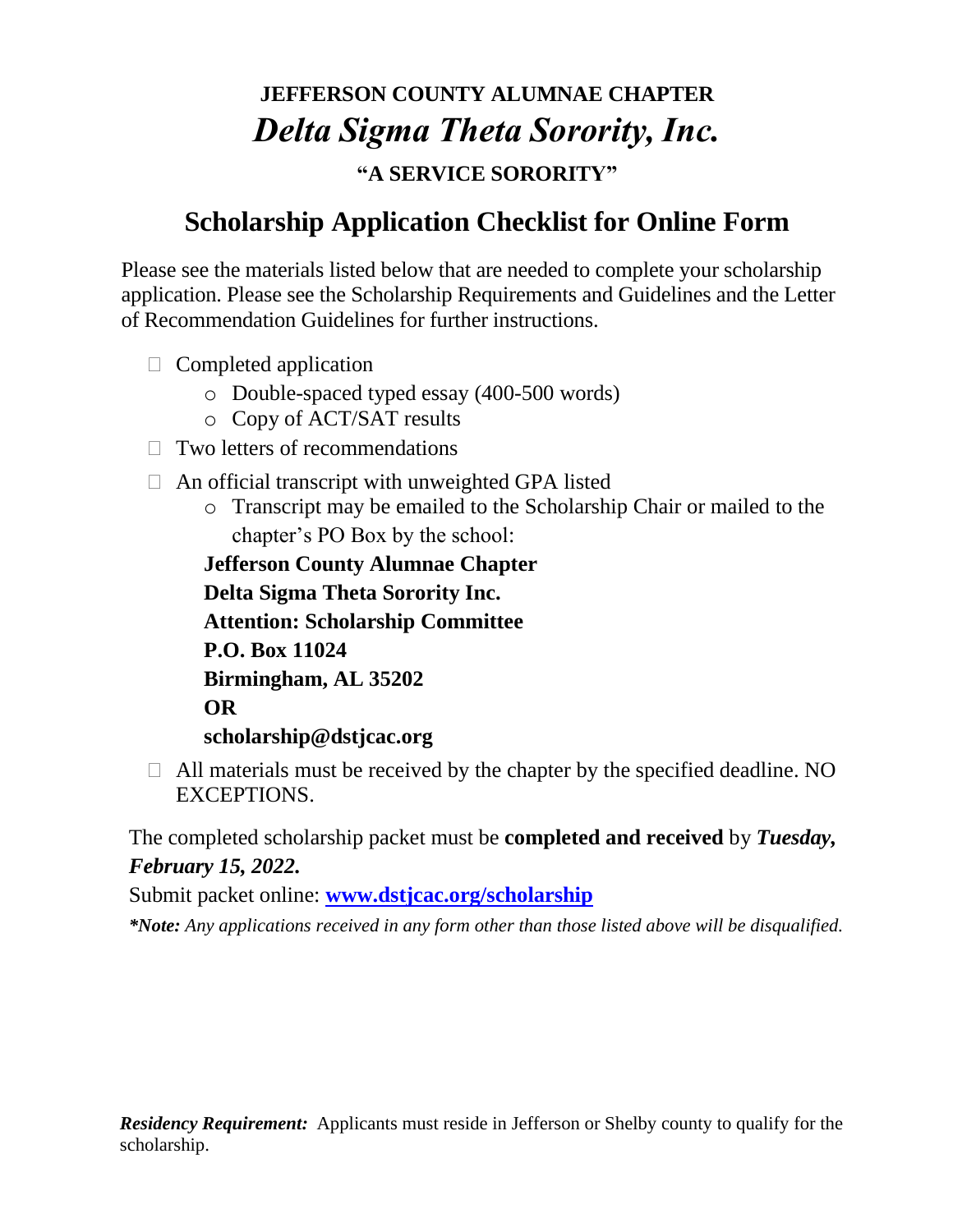### **Scholarship Requirements & Guidelines**

- 1. **Residency Requirement:** Applicants must reside in Jefferson or Shelby County to qualify for the scholarship.
- 2. **Grade Point Average: 2.70-3.64 on a 4.0 scale**
	- Please note: The unweighted GPA (calculated on a 4.0 scale) must be listed on the transcript. Only the unweighted GPA will be used to determine scholarship eligibility and will not be recalculated or rounded. If you are unsure of whether your unweighted GPA is on your transcript, please consult with your counselor.
- 3. Scholarship applicants may not be the child of a JCAC member.
- 4. Please complete the form on the JCAC Website at: **[www.dstjcac.org/scholarship.](http://www.dstjcac.org/scholarship)**
- 5. *All* materials must be **received** (including transcript and recommendation letters) by **Tuesday, February 15, 2022** at 11:59 PM.
- 6. Only official transcripts will be accepted.
- 7. Official transcripts may be mailed to the JCAC P.O. Box directly from your school or may be emailed to **[scholarship@dstjcac.org](mailto:scholarship@dstjcac.org)** by the school counselor or designated school official responsible for transcripts. Please note the applicant may **not** email their own transcript.
- 8. Letters of Recommendation must be uploaded by the recommender to the website. **All letters must be signed in ink.**
- 9. The *Letter of Recommendation Guidelines* are listed in this packet as well as posted on the scholarship website in order to assist those who you will ask to write your Letters of Recommendation. It will be helpful if you email or print a copy for each of your recommenders to ensure all directions are followed and all information requested is included in the Letter of Recommendation.
- 10. Failure to follow any of the above instructions or to completely fill out the application will automatically disqualify you from the next phase in the Scholarship Application process.
- 11. Please adhere to the deadline date. NO EXCEPTIONS.
- 12. All communication will be sent to the applicant.

*Residency Requirement:* Applicants must reside in Jefferson or Shelby county to qualify for the scholarship.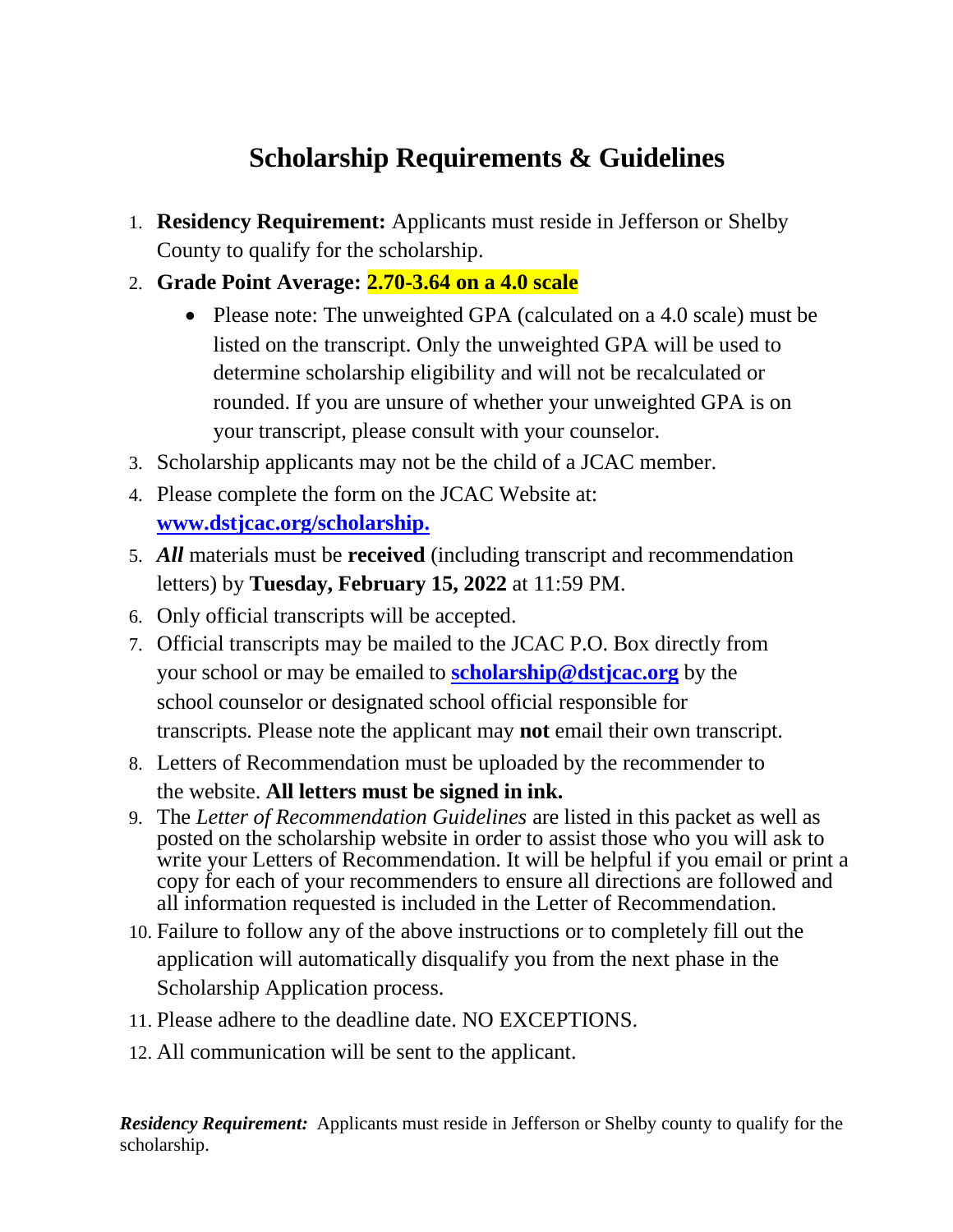# **Scholarship Application**

*Complete Application Online.*

*Disclaimer*: If at any time during the application process we find that you have supplied inaccurate information, your application will not be considered.

- **1. Enter your first and last name.**
- **2. Enter your street address, city, state, and zip code.**
- **3. Enter your phone number.**
- **4. Enter your email address.**
- **5. Enter your parent/guardian's phone number.**
- **6. Select your gender.**
	- a. Man
	- b. Woman
	- c. Other
- **7. Enter the name of your high school.**
- **8. Enter your unweighted GPA. GPA must fall between 2.70-3.64.** *(The unweighted GPA*  listed on your transcript will be used to determine scholarship eligibility. The GPA will not *be recalculated or rounded).*
- **9. List your extra-curricular activities.**
- **10. List your honors/awards.**
- **11. Enter the name of your intended college or university.**
- **12. Enter your intended major.**
- **13. List your career goals.**
- **14. Public Service: Please briefly describe your community service activities.**
- **15. Enter the name and email address of your recommenders.**
	- a. Recommender #1 Name
	- b. Recommender #1 Email Address
	- c. Recommender #2 Name
	- d. Recommender #2 Email Address
- **16. How will your official transcript be submitted?**
	- a. By mail directly from the school
	- b. By email from the school counselor or official responsible for transcripts
- 17. **Upload your essay.** *(Answer the question prompt in 400-500 words on a Word document and upload. You must save your essay as LastName\_FirstName\_Essay. You must also include your name on your essay in the header.)*
	- **a. Essay prompt:** How has the pandemic impacted your life educationally, mentally or socially? You may focus on one or more aspects in your essay of 400-500 words.

#### **18. Upload a copy of your ACT/SAT results.**

*Residency Requirement:* Applicants must reside in Jefferson or Shelby county to qualify for the scholarship.